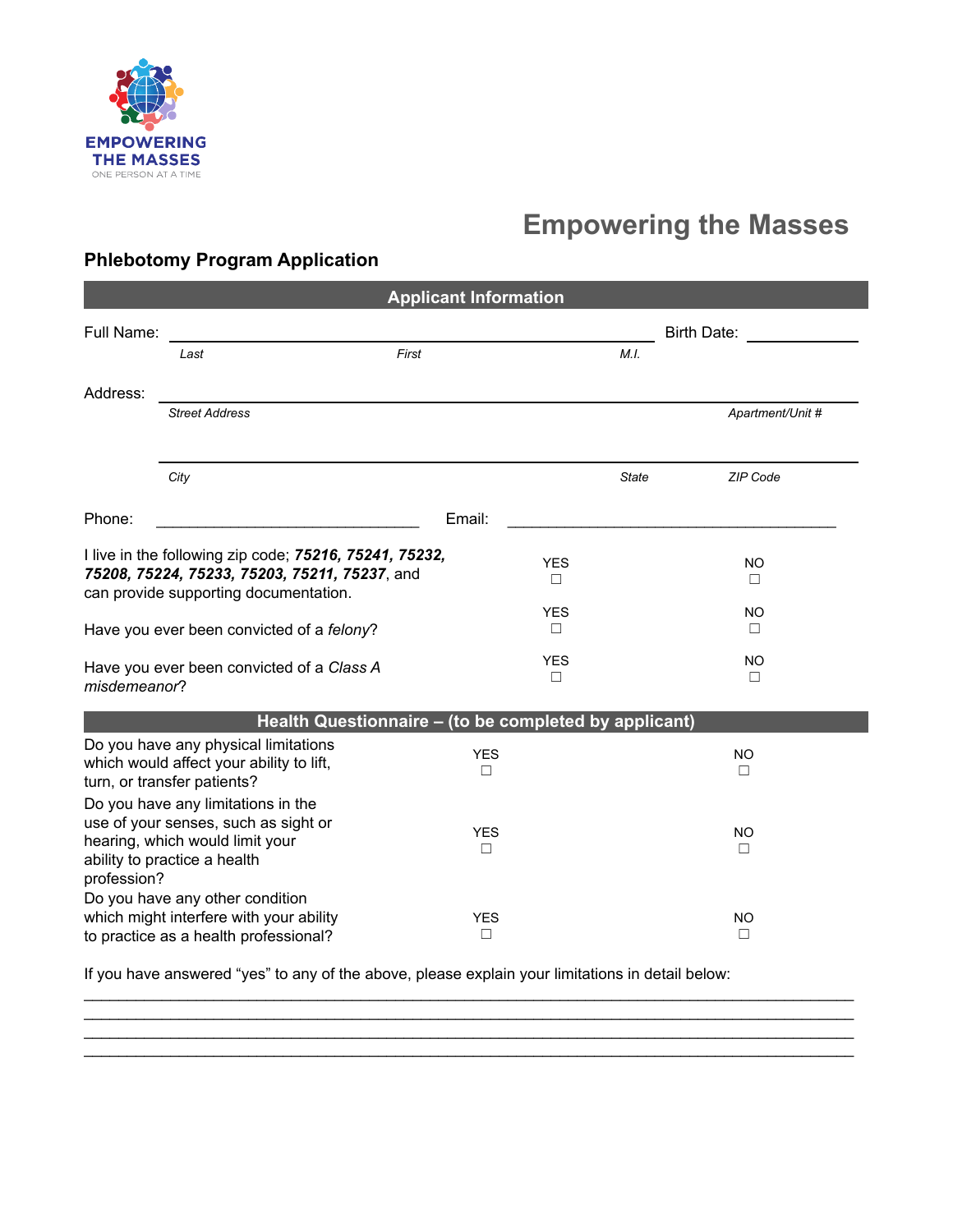

I certify that the information provided by me is complete and accurate. I give ETM permission to submit my personal information, this includes criminal background, drug screening results, immunization records, and TB documentation to any potential employer in which I seek to gain employment while I am a student at ETM.

 $\_$  ,  $\_$  ,  $\_$  ,  $\_$  ,  $\_$  ,  $\_$  ,  $\_$  ,  $\_$  ,  $\_$  ,  $\_$  ,  $\_$  ,  $\_$  ,  $\_$  ,  $\_$  ,  $\_$  ,  $\_$  ,  $\_$  ,  $\_$  ,  $\_$  ,  $\_$ 

| Applicant's Signature | Date |
|-----------------------|------|
|                       |      |

## *STUDENT CHECKLIST*

| <b>Empowering the Masses Phlebotomy Program</b> |        |  |  |
|-------------------------------------------------|--------|--|--|
| Name:                                           | Date:  |  |  |
|                                                 |        |  |  |
| Email:                                          | Phone: |  |  |

I am submitting a complete application packet for the next available class. I used the checklist to double-check my packet and have signed all necessary forms. **Submit in a 9x12 inch envelope.**

**Reminder**: *CLEAR COPIES* of documentation only. Do not submit original documents.

**EXECUTE:** Phlebotomy Application

**LETT** High School Diploma or GED

\_\_\_\_\_ A valid, non-expired, U.S. or State Govt. Issued Identification

TB Skin Test (Current TB Test within 12 months)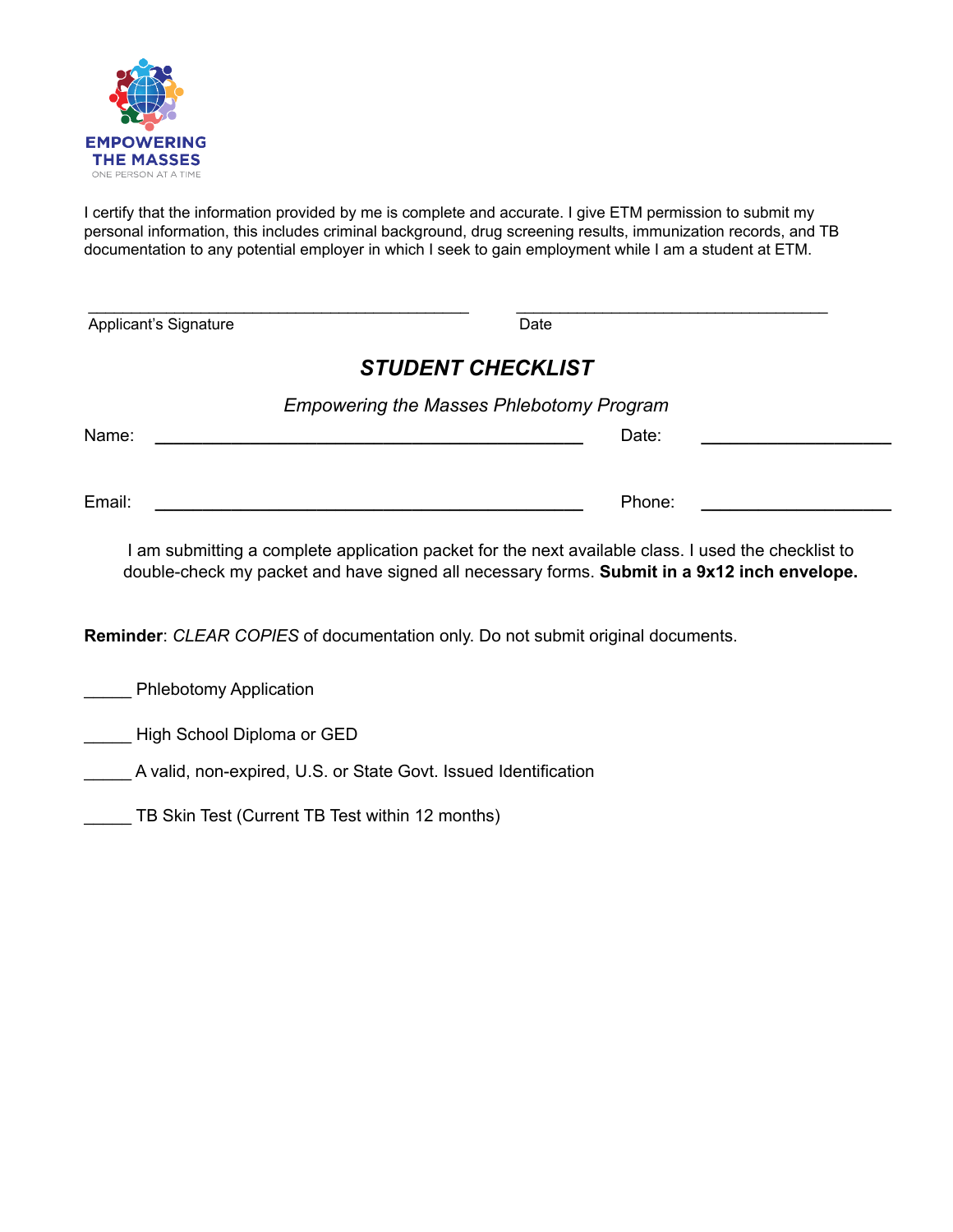| <b>EMPOWERING</b>    |
|----------------------|
| <b>THE MASSES</b>    |
| ONE PERSON AT A TIME |

\_\_\_\_\_ Flu Shot (Current flu strains – August – September Flu Shot to coincide with the Practicum)

\_\_\_\_\_ Immunization Signature Form or Separate Documents for required Immunizations

**EXECUTE:** Statement of Student Responsibility

**LETT** Student Responsibility Contract

| For Office Use Only: |       |
|----------------------|-------|
|                      | Date: |
| Comments:            |       |
|                      |       |

*"Empowering the Masses One Person at a Time"*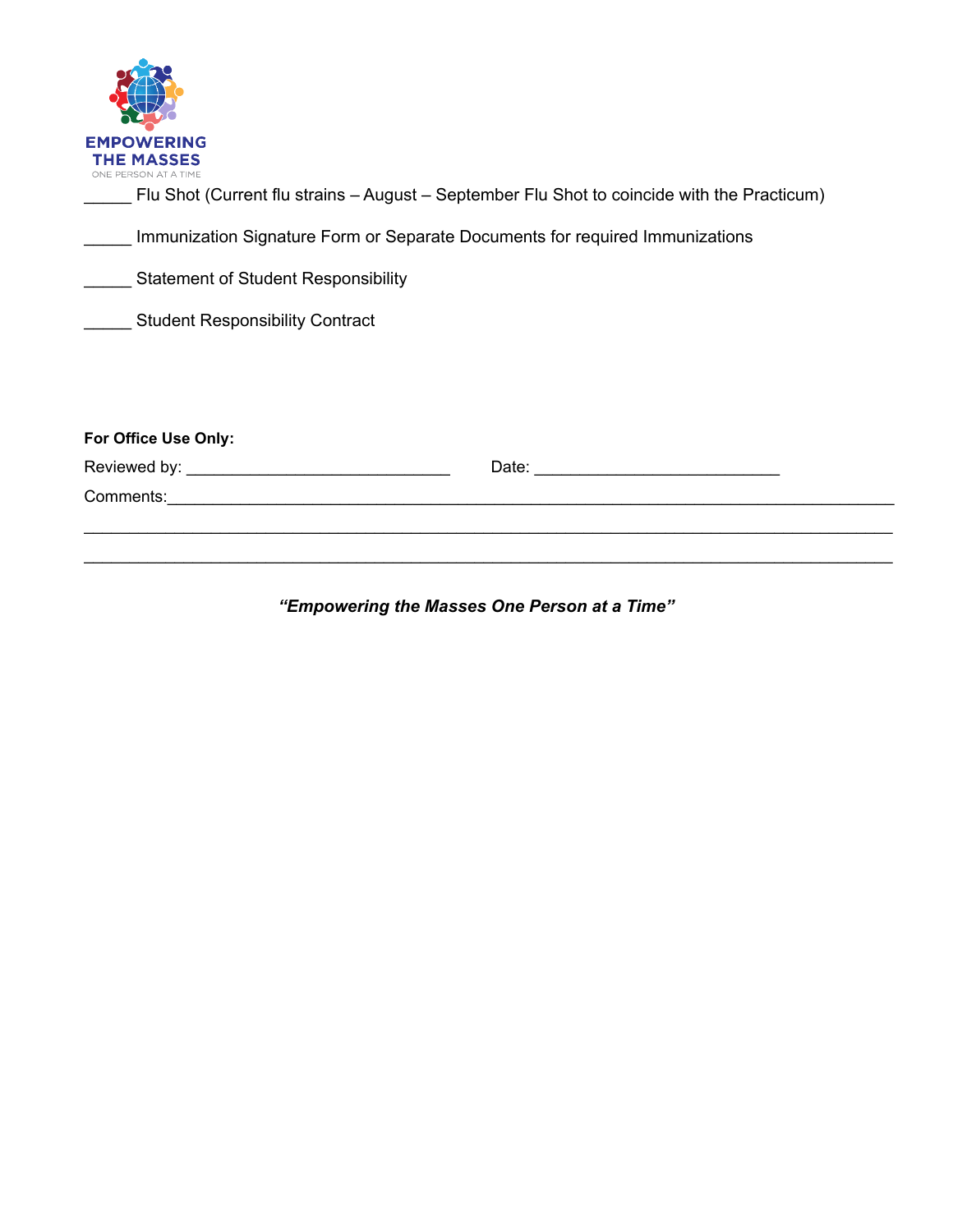

## **GENERAL COURSE INFORMATION**

## *What do Phlebotomists do?*

Phlebotomists draw blood from individuals in clinical/hospital settings.

## *What classes do I have to take?*

- Financial Literacy
- Soft Skills Training
- Phlebotomy lecture and lab

## *When is it offered/when does it start?*

See schedule for dates and times. Schedule may be viewed online at: *empoweringthemasses.org*

## *Am I certified when I finish the courses?*

These courses will provide you with the knowledge and skills required by the National Healthcareer Association for certification as a Certified Phlebotomy Technician (CPT). To become certified requires passing the phlebotomy exam offered by the National Healthcareer Association. You will be given information on the exam in class.

## *Where are the classes held?*

● Classes will be held at *For Oak Cliff* with time TBA.

This information packet contains specific application guidelines and requirements. By submitting an application packet, an individual verifies that they have (1) read the packet thoroughly, (2) obtained all necessary documents, and (3) understood the policies and procedures for application and acceptance to the PHLEBOTOMY program.

## **Application packets with incomplete materials will be disqualified.**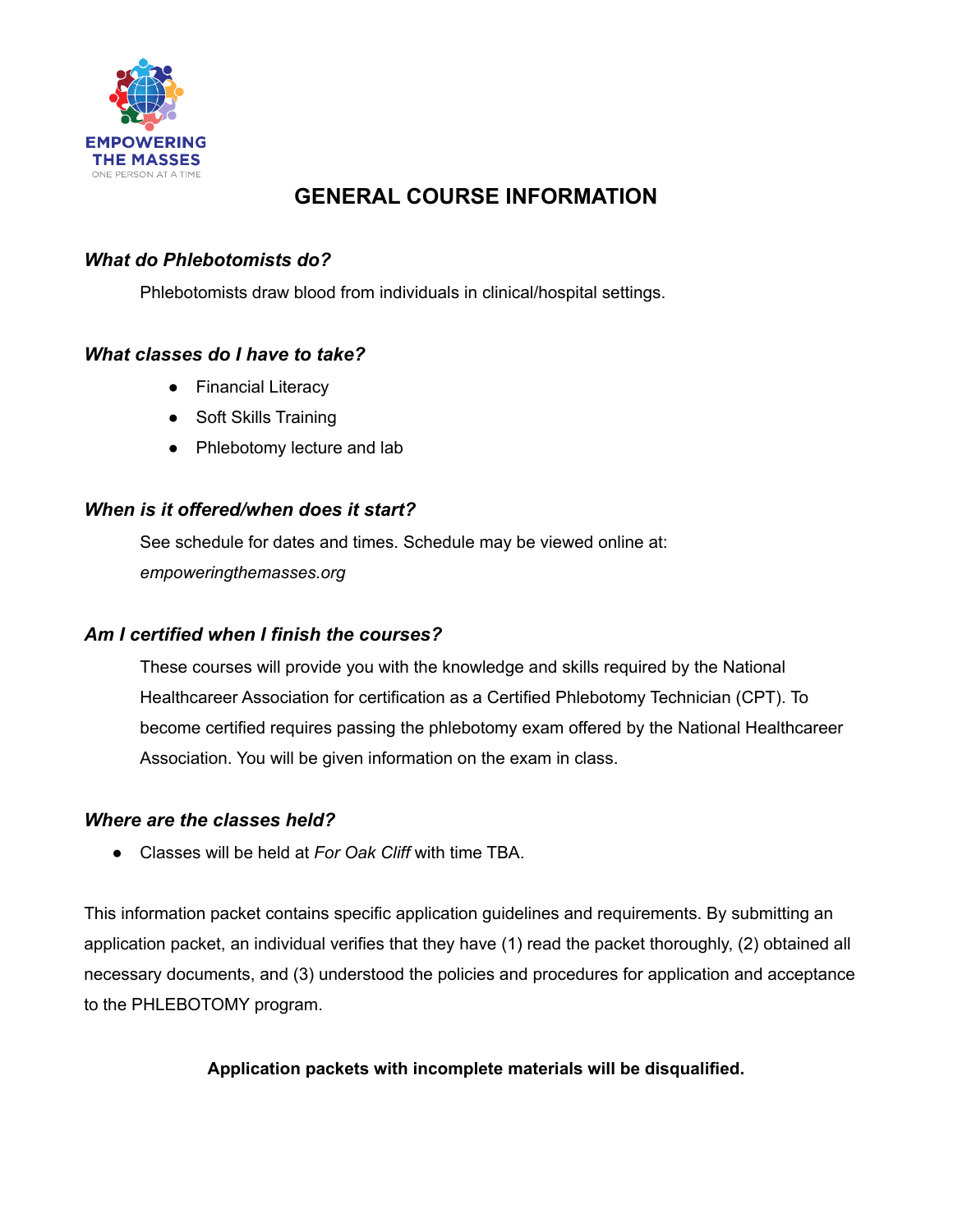

The Phlebotomy program application materials must be submitted in a 9x12 inch envelope and include the following documentation to be considered.

## *What do I need to submit for application consideration?*

**1. Phlebotomy Application**

## **Information Sessions**

Information sessions will be held virtually.

- **2. ALL students accepted to the Phlebotomy Program MUST achieve specialized admissions requirements, including a high school diploma or GED.**
- **3. Identification**

A Valid (non-expired) U.S. or state government-issued photo I.D. (i.e., passport, driver's license, state identification card)

- 4. Immunization Record (Phlebotomy students are required to have the 1<sup>st</sup>, 2<sup>nd</sup>, and 3<sup>rd</sup> shots of the 3-shot Hepatitis B Series before submitting an application packet for Phlebotomy). TB screening and proof of immunity from Measles, Mumps, and Rubella. Combination tetanus/diphtheria/pertussis (TDaP), Varicella/Chickenpox, and Hepatitis B series. Detailed information on immunizations is included in this packet.
- **5. Statement of Student's Responsibility**
- **6. Student Responsibility Contract**
- **7. Student Checklist**

You may email or hand-deliver a complete application packet. Submit a complete packet to Empowering the Masses via email to [awhitefield@empoweringthemasses.org](mailto:awhitefield@empoweringthemasses.org). All in-person submittals will require an appointment. Students are advised to retain a photocopy of all materials submitted. There are no deadlines for submitting an application; students are approved on a first-come, first-served basis with complete packets. Once the class is full, students will be added to a waiting list.

## *How do I know if my application packet was approved?*

You will receive an email informing you of your approval and registration instructions and deadline from our Student Liaison.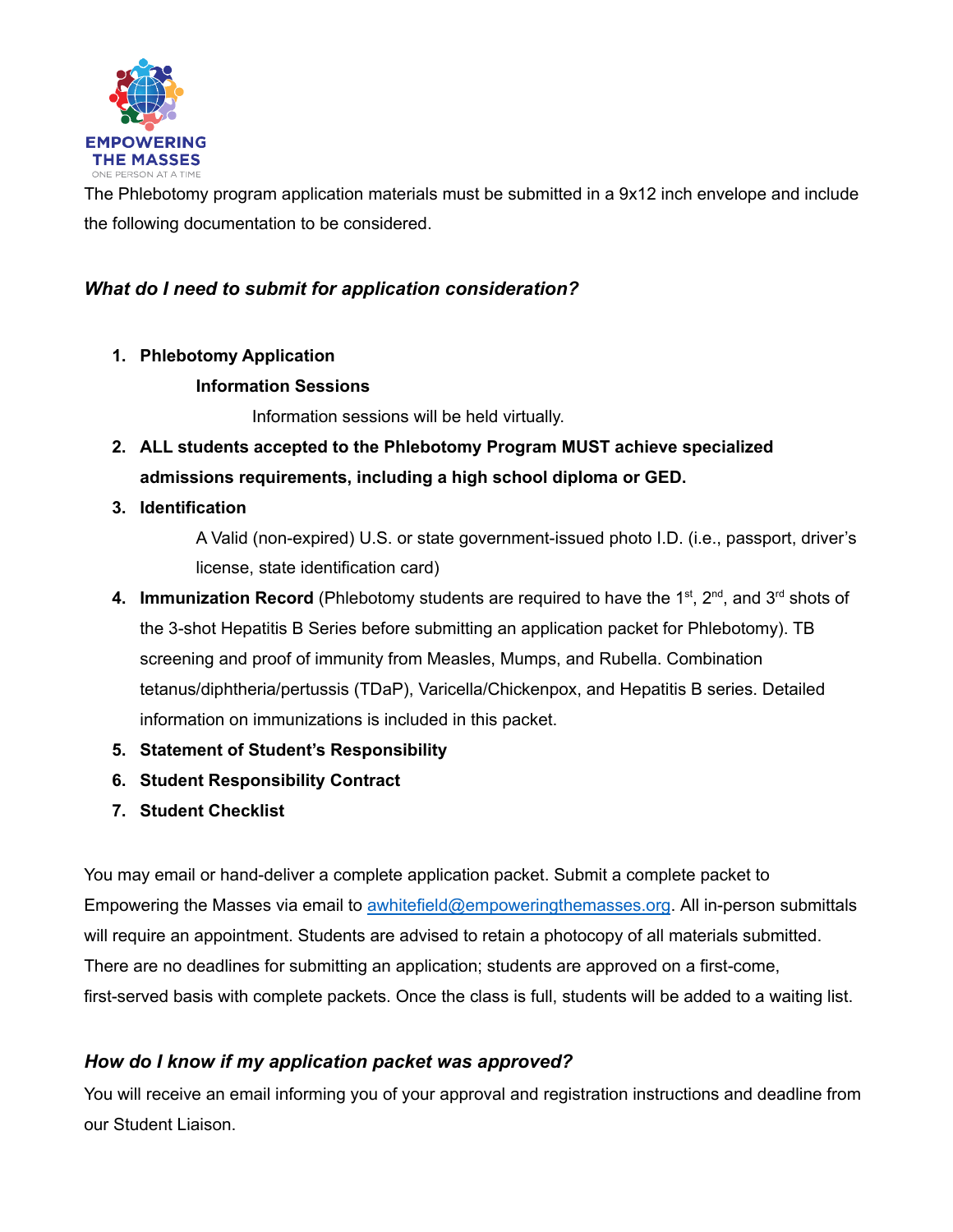

If you are approved for registration, a valid email address is required. Once you have received registration approval, you will be responsible for the following items:

**TUITION – Tuition must be paid in full at the time of registration. LIABILITY INSURANCE TEXTBOOK** – Phlebotomy Essentials by Ruth McCall and Cathee M. Tankersley,  $5<sup>th</sup>$  or  $6<sup>th</sup>$ Edition, ISBN-10: 1605476374 or ISBN-10: 9781451194524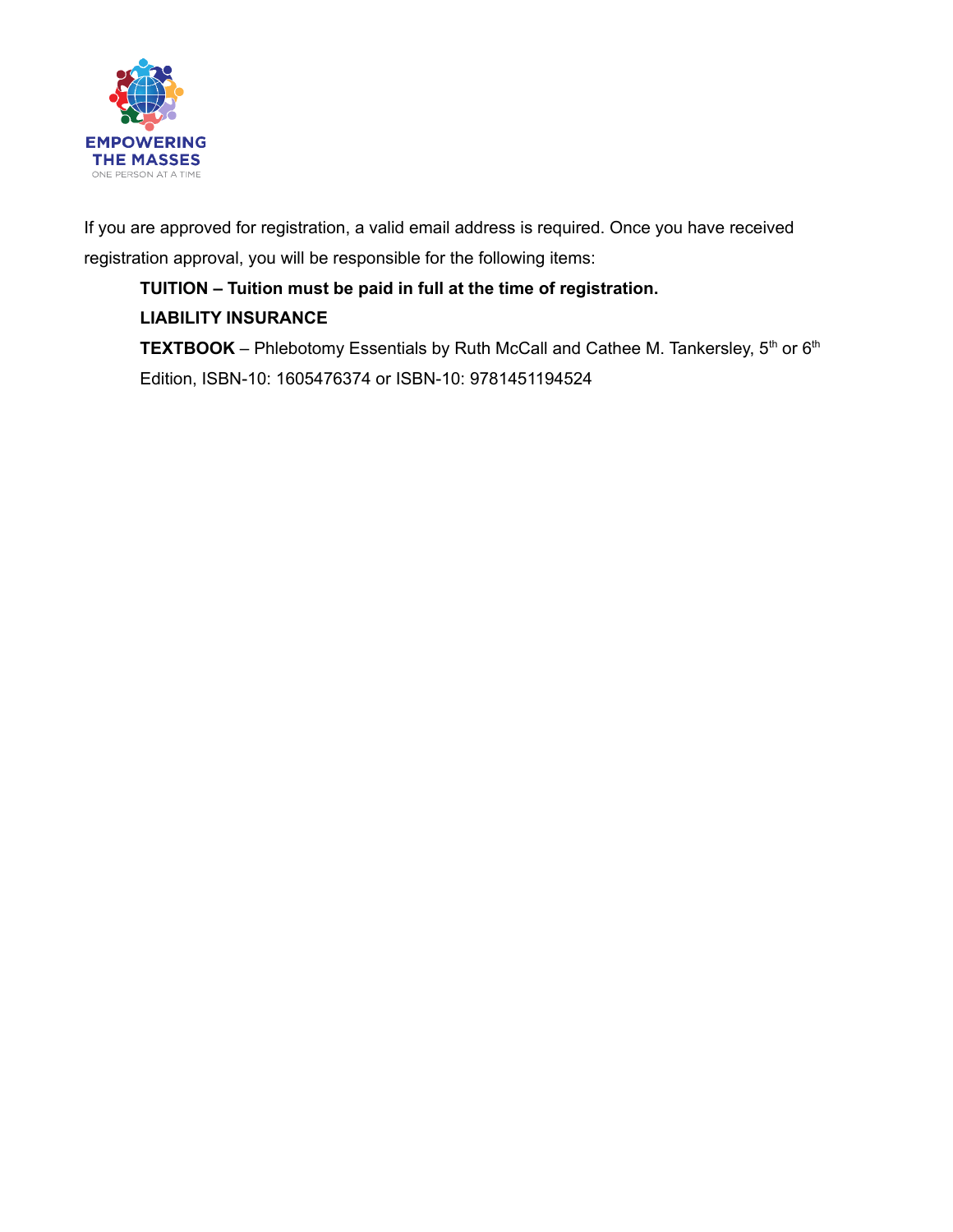

## **IMMUNIZATION INFORMATION**

## **Immunizations for ETM Health Career Students**

In order to comply with the Texas Administrative Code (Title 25 Health Services, Rules 97.61-97.72) regarding immunization records for students enrolled in health-related courses, the following guidelines are now enforced for students at Empowering the Masses CTE Health Career courses and programs. Health Career students must present the following documentation with their application:

## **I. Immunization Record Form**

An immunization record form is included in this application packet. The completed form verified by a physician or nurse practitioner will document dates of all required immunizations and/or date of positive titer result for each.

**NOTE:** If immunization records have been recorded on a separate form of documentation such as a hospital printout, health department card, office call invoice, etc., a clear photocopy of that documentation may be attached to the Physical Examination and Immunization Record form.

## **A. Tuberculosis Screening**

An intradermal PPD (Mantoux) "skin" test is required for all applicants. The PPD must be current within (12) months of the applicant's anticipated entry into a Health Careers course. If the PPD indicates a positive reaction, documentation must indicate the induration of the test site and the applicant must also obtain a chest x-ray verifying the absence of active disease. The chest x-ray will then be valid for two (2) years while the student is enrolled. Individuals who have received the BCG injection or who have a history of tuberculosis or a positive PPD result should obtain a chest x-ray rather than the PPD.

## **B. Immunizations**

An applicant must have completed the following immunizations according to the indicated guidelines and schedules. Documentation of a titer (blood test) with specific lab values verifying immunity or seropositivity is also accepted for Measles, Rubella, Varicella, and Hepatitis B.

- 1. **Measles** Two (2) doses of measles ("rubella") vaccine is required either in a separate injection or in combination with mumps and rubella ("MMR"). Both measles immunizations must have been received after January 1, 1968. Individuals who were born prior to 01/01/1957 are exempt from the measles immunization requirements.
- 2. **Mumps** One (1) dose of mumps vaccine is required either in a separate injection or in combination with measles and rubella ("MMR"). Individuals who were born prior to 01/01/1957 are exempt from the mumps immunization requirement.
- 3. **Rubella** One (1) dose of rubella vaccine is required either in a separate injection or in combination with measles and mumps ("MMR"). There is no exemption from the rubella immunization requirement for individuals who were born prior to 01/01/1957.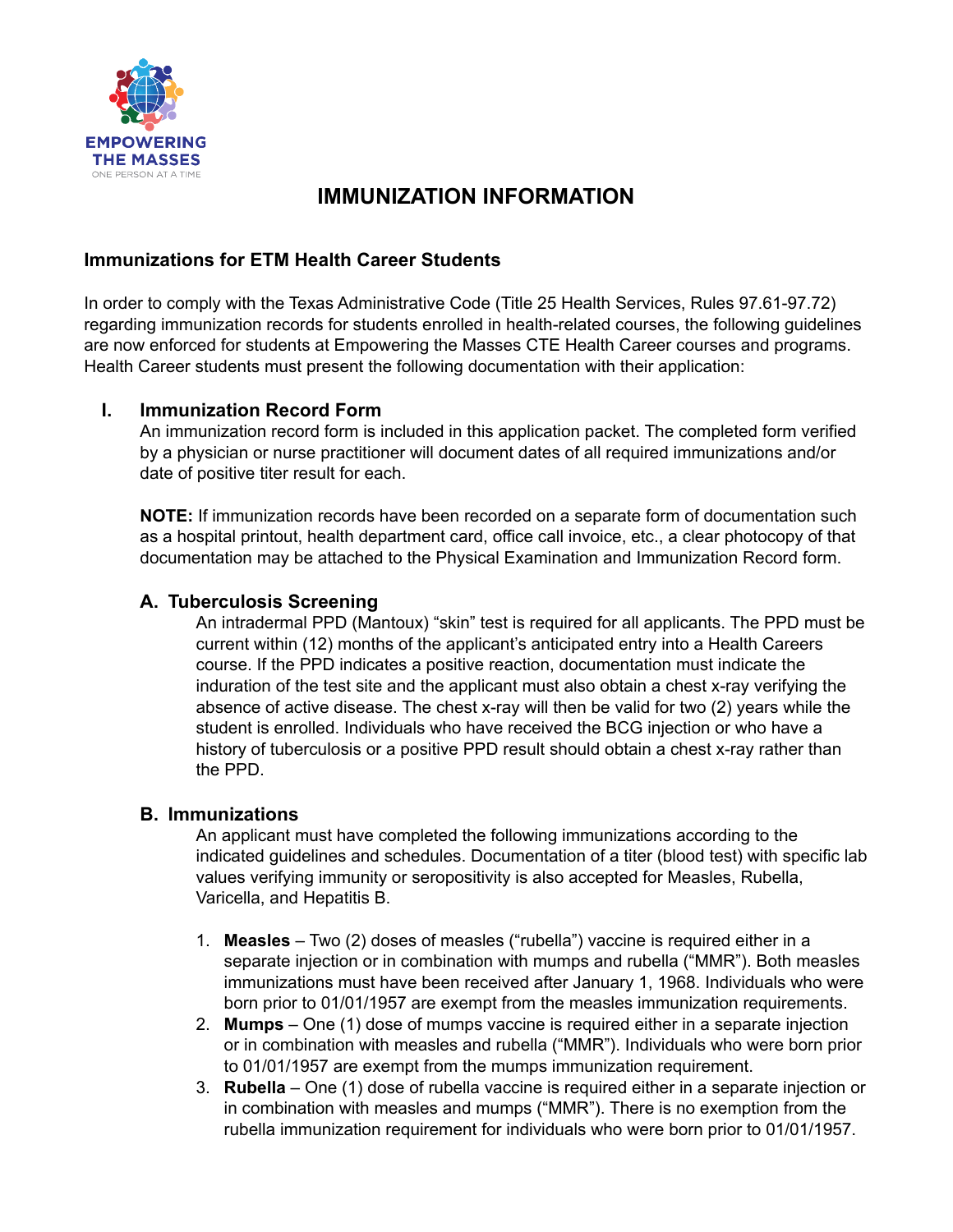

- 4. **Tetanus/Diphtheria/Pertussis ("TDaP")** One (1) dose of the Tdap is required within the past ten (10) years. The documentation must clearly indicate that a TDaP was received. Note: a standard Tetanus or Tetanus/Diphtheria (Td) is not accepted.
- 5. **Varicella (chickenpox)** Two (2) doses of varicella vaccine are required or documentation of a positive titer (blood test) with lab values report. NOTE: A statement from a physician or parent indicating the student's previous varicella disease history is no longer accepted.
- 6. **Influenza** One (1) dose of a flu vaccine is required with flu strains that start in August of each year.
- 7. **Hepatitis B series** Three (3) doses of Hepatitis B Vaccine are required per the timetable;
	- Initial dose

2<sup>nd</sup> dose one month after initial dose

3<sup>rd</sup> dose five months after the second dose OR twin RIX series

#### **If an applicant fails to adhere to the above schedule, the series may have to be repeated.**

## **II. Exceptions**

Exceptions from meeting certain immunization requirements are allowed for such circumstances as medical conditions, religious beliefs, etc. Applicants must present documentation as indicated below. Requests for exceptions are reviewed on an individual basis.

## **A. Medical Exceptions**

The applicant must present a statement signed by their physician with personal knowledge of the applicant's medical history. The statement must indicate in detail that a specific vaccine poses a significant health risk to the individual. If the statement requests exemption from the Hepatitis B series, the applicant must also complete a separate waiver form to accompany the physician's statement. Unless the statement specifies that a lifelong condition exists, the exemption is valid for one year only from the date of the signed statement. The signed statement must be submitted with an applicant's Physical Examination and Immunization Record form.

## **B. Exceptions Based on Religious Belief/Reasons of Conscience**

The applicant must obtain an Exclusion Affidavit from the Texas Department of Health by submitting a written request and including the applicant's full name and date of birth. The written request must be mailed to the following agency;

> Texas Department of Health Bureau of Immunization and Pharmacy Support 1100 West 49<sup>th</sup> Street Austin, Texas 78756

The affidavit form will be mailed to the applicant who must complete and sign the form which must include the basis for exception. The affidavit will be valid for a two-year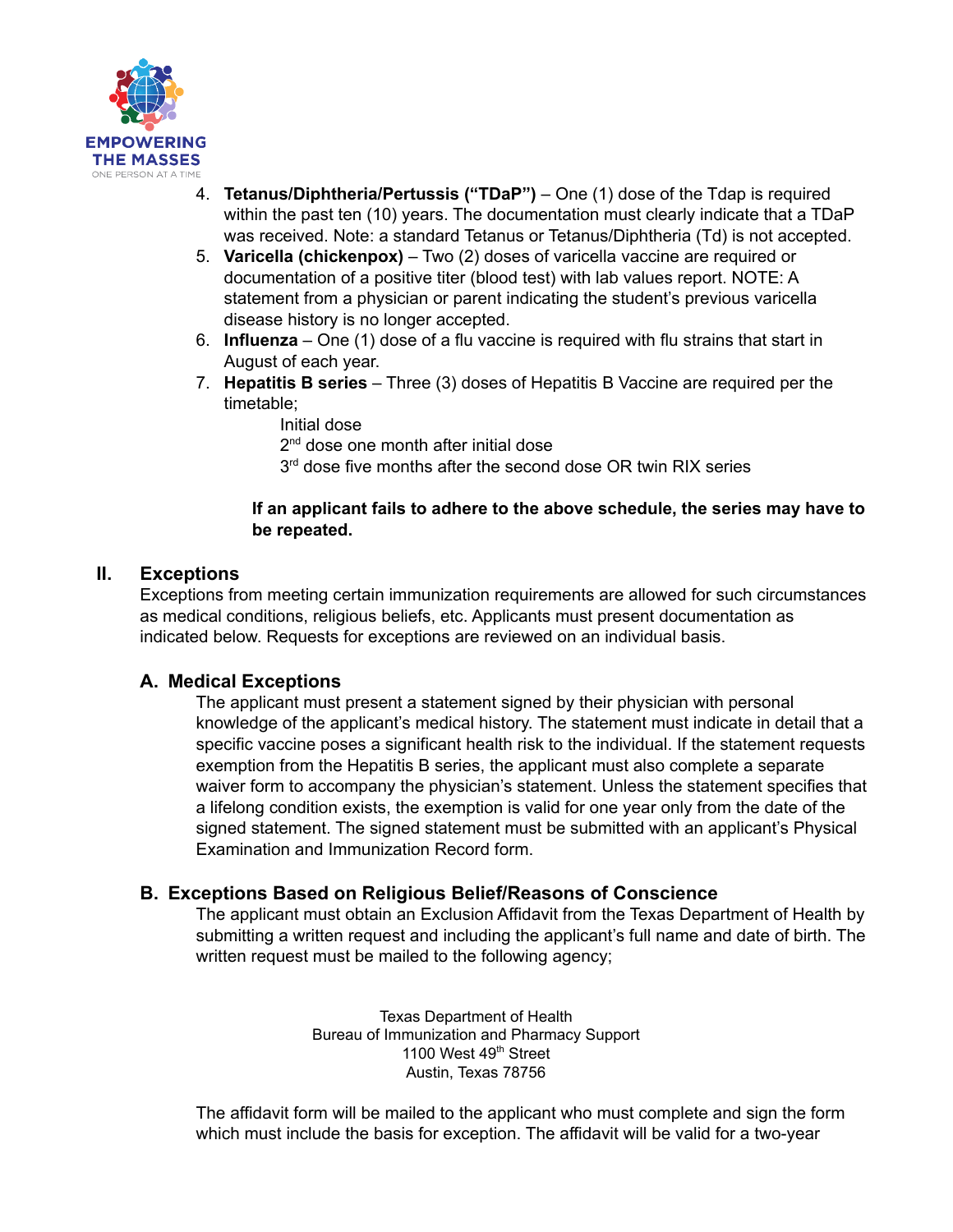

period. The signed affidavit must be submitted with the applicant's Physical Examination and Immunization Record form.

**NOTE:** These exemptions may not be recognized by all hospital affiliates at which health students are assigned for their clinical experiences. A student may be required to receive all screenings and immunizations for a healthcare facility.

## **III. Empowering the Masses Health Center Services**

Empowering the Masses does not offer immunizations, physical examinations, or chest x-rays; however, we will provide a list of physicians and clinics which offer the physical examination at a reasonable cost. Immunizations may be obtained at urgent care clinics, some pharmacies, and at the Dallas County Health and Human Services office.

The following clinics may have low-cost vaccines available. These are suggested clinics you may call to inquire about immunizations. Feel free to contact your primary physician and/or search for other low-cost immunizations in your community.

#### **Dallas County Health & Human Services**

2377 N Stemmons Freeway Dallas, TX 75207 (214) 819-2000 \*Flu shots for \$10

#### **Los Barrios Unidos Community Clinic**

809 Singleton Blvd Dallas, TX 75212 (214) 651-8739

## **City of Mesquite Health Clinic**

1616 N. Galloway Ave. Mesquite, TX 75149 (972) 329-8326

**The Martin Luther King, Jr. Family Clinic** 2922 Martin Luther King Jr Blvd Dallas, TX 75215 (214) 426-3545

#### **Mission East Dallas**

9706 La Prada Dr. Dallas, TX 75228 (214) 393-6700

**City of Garland Public Health Clinic** 206 Carver St. Garland, TX 75040 (972) 205-3370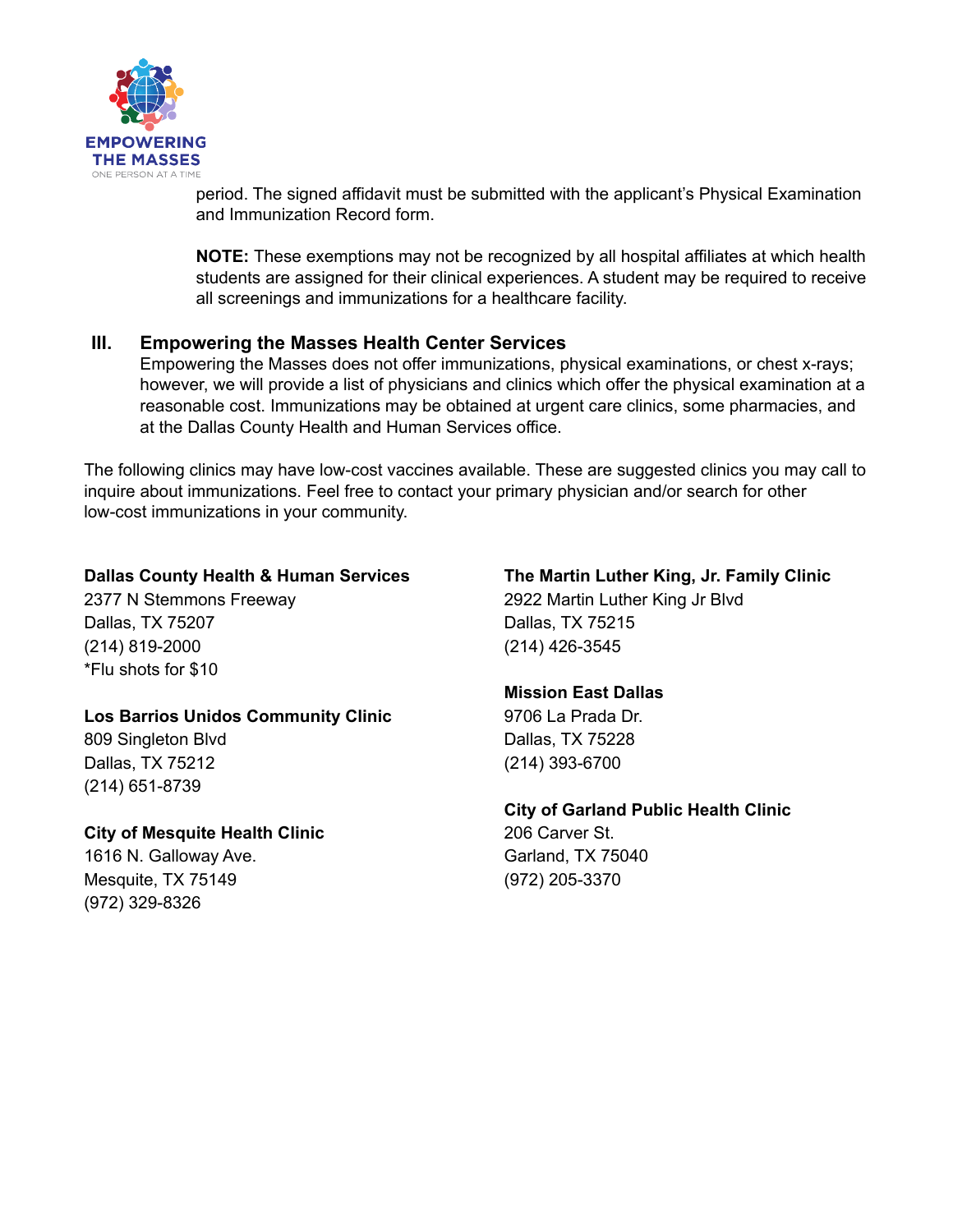

## **FREQUENTLY ASKED QUESTIONS**

## *1. What is considered acceptable vaccination records?*

Documents submitted from any private clinic, Dallas County Health Clinic, or Hospital. All records must include the date of vaccine and doses for the Hep B series. Your vaccination documentation must include a physician/nurse/PA signature or official stamp for verification. Phlebotomy students can submit an official high school transcript that may include most vaccinations verification on the back of the transcript.

## *2. Where can I obtain my shot records?*

Dallas County Health & Human Services if you lived in Dallas and were immunized in Dallas County. <http://www.dallascounty.org/department/hhs/immunizations.html>

## *3. Do I still need the varicella vaccine if I had chickenpox as a child?*

Yes, a statement from a physician or parent indicating previous varicella disease history is no longer accepted.

## *4. Where can I obtain a copy of my high school diploma or GED?*

Contact the high school or organization you completed your secondary education with in order to obtain a copy of those records. A high school transcript is also acceptable.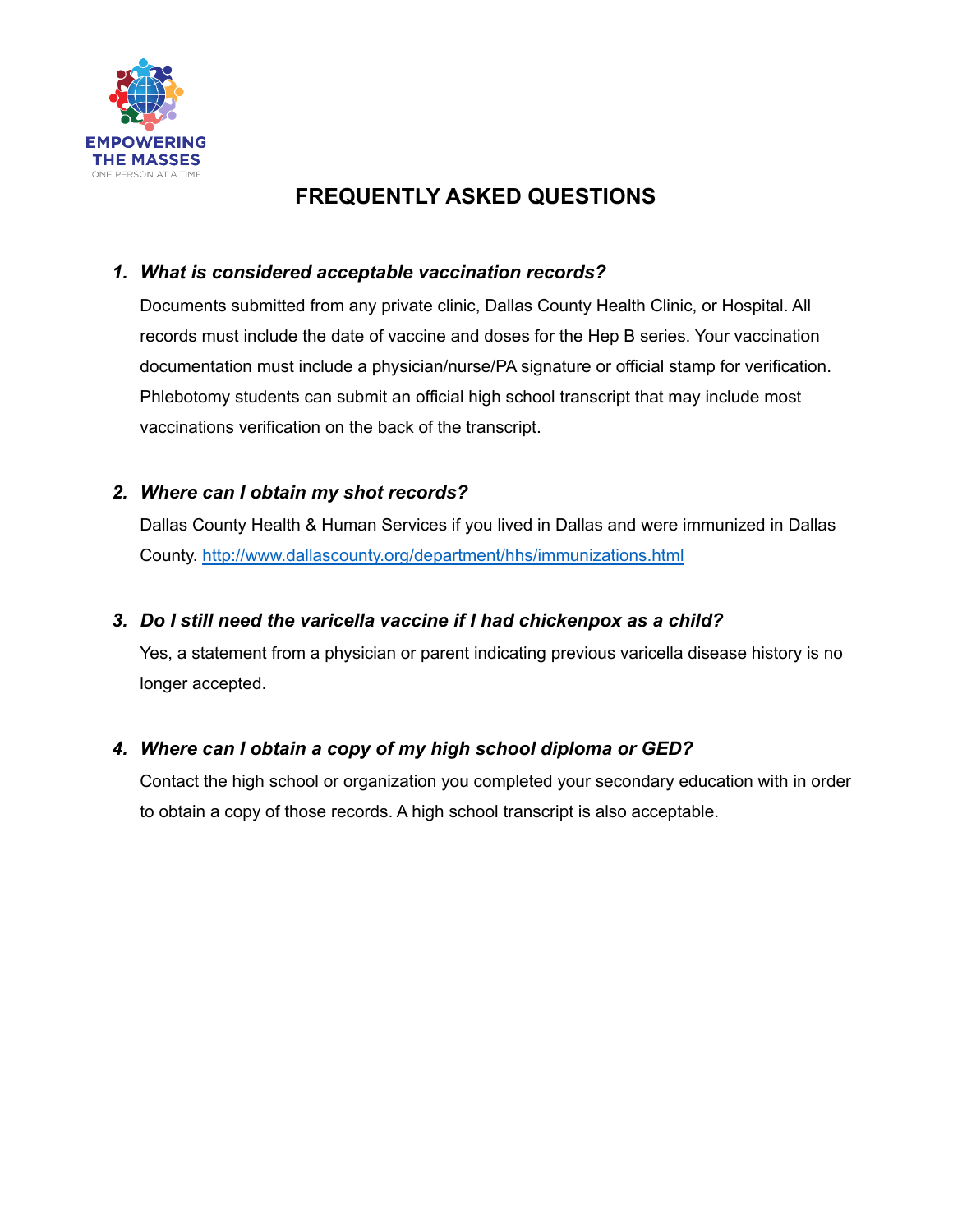

## **Statement of Student's Responsibility**

Review and initial each section as verification that you have read and understand this information:

I acknowledge that this information packet contains policies, regulations, and procedures, existence at the time of this publication went to press. I also acknowledge that Empowering the Masses reserves the right to make changes at any time to reflect current Board policies, administrative regulations and procedures, and applicable State and Federal regulations. Furthermore, I understand that this packet is for information purposes only and does not constitute a contract, expressed or implied, between any applicant, student, or faculty member and Empowering the Masses.

\_\_\_\_\_ I accept full responsibility for submitting a complete application packet and understand that incomplete materials including missing or incomplete forms, immunizations records, and CPR certification will disqualify my application. I also accept the responsibility of informing Empowering the Masses of any change in my status, address, telephone, or other information that would affect my application status.

\_\_\_\_\_ I understand that if accepted to Empowering the Masses Phlebotomy Program, all forms, immunization records, etc. submitted with my packet becomes the property of Empowering the Masses and will not be returned nor photocopied for me. Therefore, I am responsible for keeping my own photocopies of these documents before I submit them with program application packet materials. I also authorize the release of these records to any of my clinical sites which may require them.

I acknowledge that I must comply with class and clinical requirements, if I am absent from clinical for physical or mental illness, surgery, or pregnancy reasons, I must present a written release from a physician before being allowed to return to the clinical setting.

**Applicant's Signature: \_\_\_\_\_\_\_\_\_\_\_\_\_\_\_\_\_\_\_\_\_\_\_\_\_\_\_\_\_\_\_\_\_\_ Date: \_\_\_\_\_\_\_\_\_\_\_\_\_\_\_**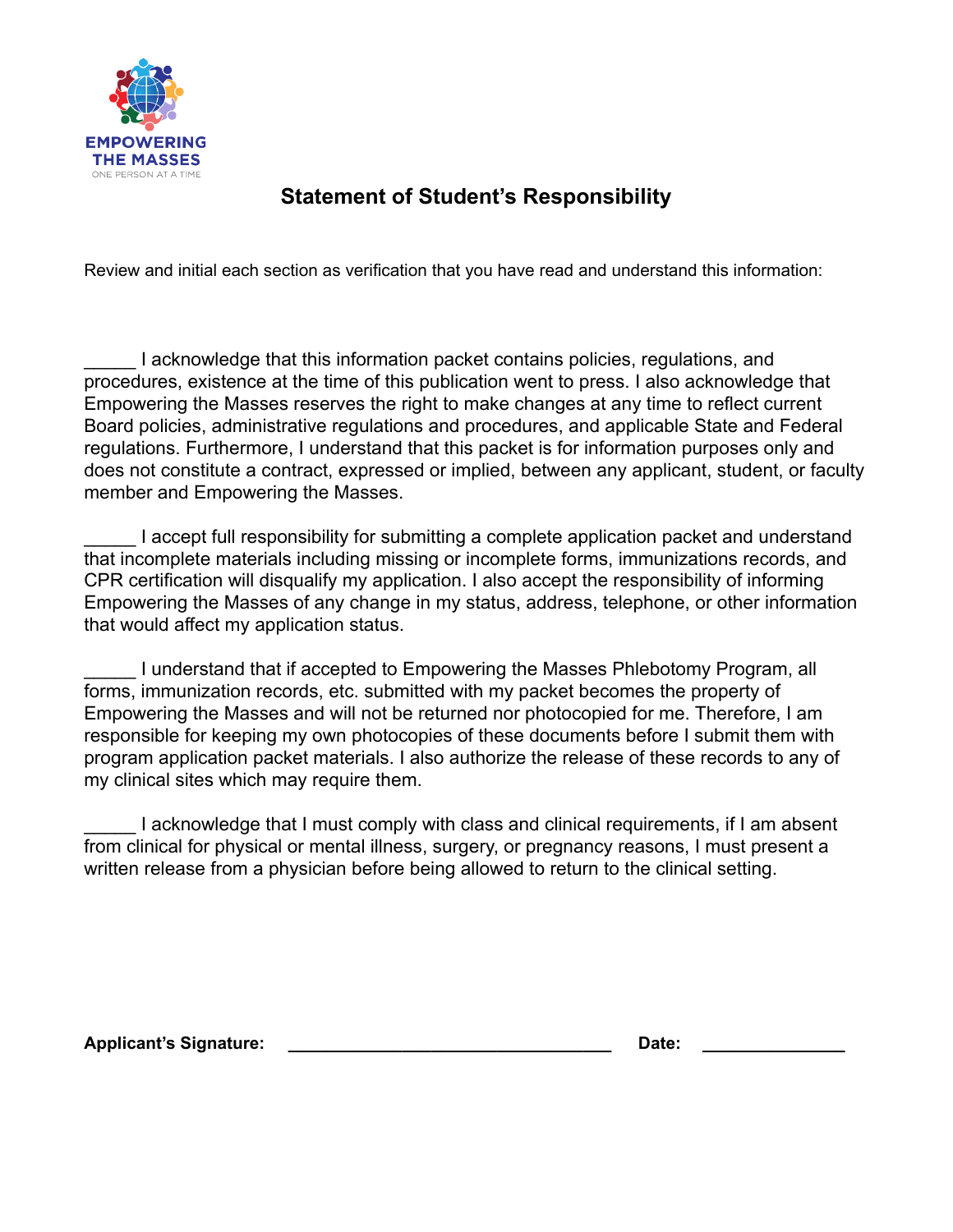

## *Student and Instructor Contract*

## **Parties**

This STUDENT RESPONSIBILITY CONTRACT ("Contract"), made as of August 25, 2021, is by and between \_\_\_\_\_\_\_\_\_\_\_\_\_\_\_\_\_\_ ("Student") and \_\_\_\_\_\_\_\_\_\_\_\_\_\_\_\_\_\_\_\_ of Empowering the Masses ("Assigned Instructor").

In consideration of the mutual promises and covenants in this Contract, of which the receipt and sufficiency are hereby acknowledged, the Parties further agree to the terms as follows:

The purpose of this Contract is to improve the Student's academic performance and behavior during the Phlebotomy Course to help the Student reach their academic potential. The Assigned Instructor shall formulate and assign learning and behavioral activities for the Student.

## **Terms and Conditions**

## **TERM.**

This Contract shall be effective starting from the first day of the course until the last day of the course, which encompasses the twelve (12) week program term.

## **Instructor's Responsibilities.**

Aside from formulating the activities for the Student, the Assigned Instructor shall also be responsible for the following:

- Determine the knowledge level of the Learning Student;
- Monitor the Learning Student's progress with diligence and patience; and
- Make shared evaluations with the Learning Student regarding the academic and behavioral progress and/or improvements of the Learning Student.
- Inform the students of opportunities available in the community upon successful completion of the training program.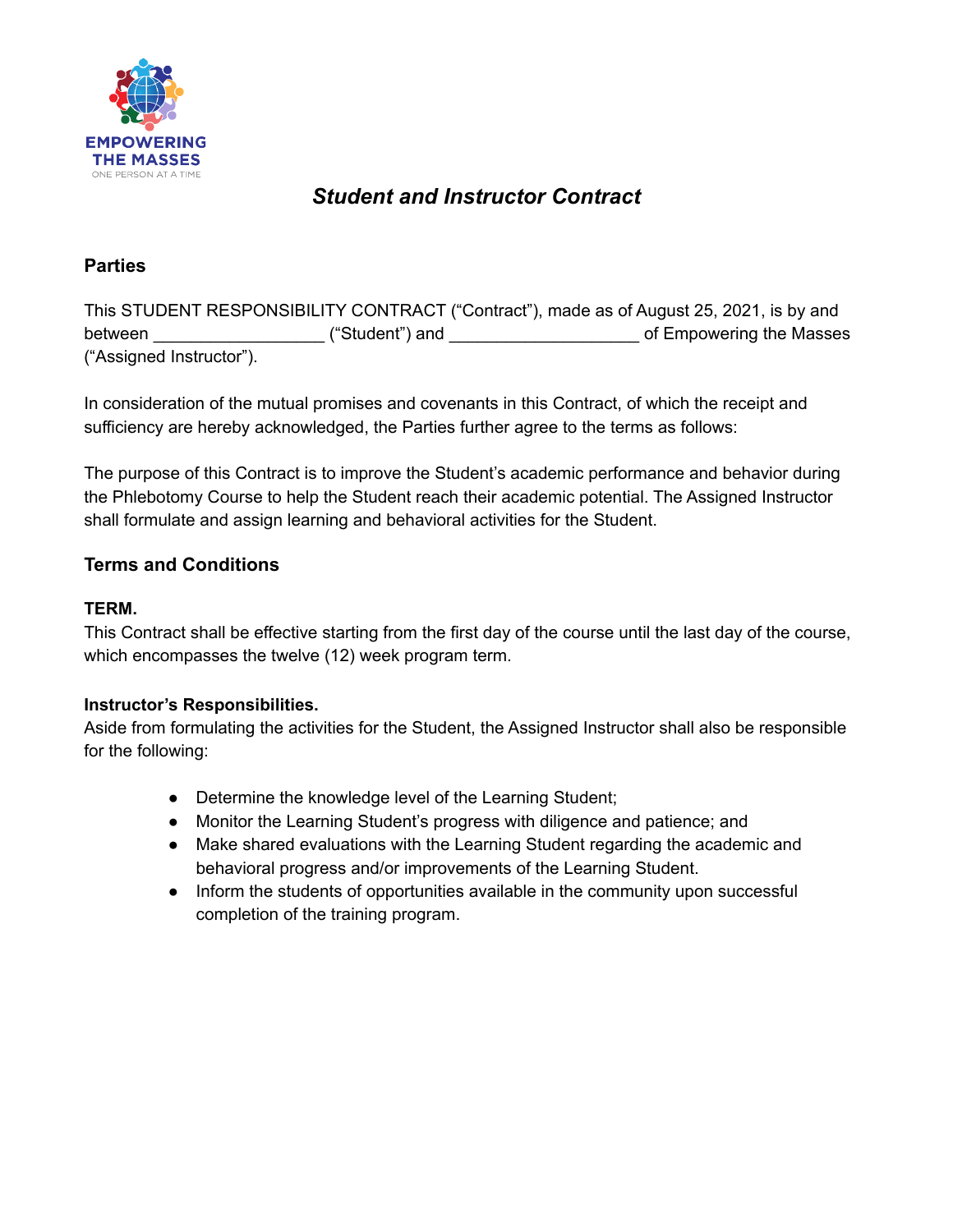

#### **Student's Responsibilities.**

The Student shall be responsible for the following:

- Procure and submit all documents for the Assigned Instructor to have sufficient knowledge about what the learner needs;
- Maintain punctual and reliable attendance to classes, with the exception of only two classes missed per academic session and;
- Successfully deliver all learning activities agreed on this Contract with utmost diligence.
- Pay all applicable tuition and fees associated with the program.
- Obtain Liability Insurance prior to the first day of labs and;
- Obtain CPR training and certification from an American Heart Association (AHA) approved provider.

#### **Class Schedule.**

6:30 pm – 8:30 pm Tuesdays & Thursdays (2 hours, 2 days a week, 4 hours weekly) Labs *REQUIRED* (in-person) are TBD each session by instructor. May include Saturdays.

Start Date: \_\_\_\_\_\_\_\_\_\_\_\_\_\_\_\_\_ Last Class Day: \_\_\_\_\_\_\_\_\_\_\_\_\_\_\_\_\_\_\_

#### **Assignment.**

This Contract shall not be assigned to any third party unless consented by all parties and authorized by the foundation.

#### **Entire Agreement.**

This Contract bears the entire agreement of the parties regarding the purpose and its subject matter and supersedes any previous oral or written arrangements between the parties.

#### **Governing Law.**

This Contract shall be interpreted and governed by the state laws of Texas.

| <b>Student Signature:</b> | Date: |  |
|---------------------------|-------|--|
|                           |       |  |

**Instructor Signature: \_\_\_\_\_\_\_\_\_\_\_\_\_\_\_\_\_\_\_\_\_\_\_\_\_ Date: \_\_\_\_\_\_\_\_\_\_\_\_\_\_\_\_\_\_\_\_\_\_\_**